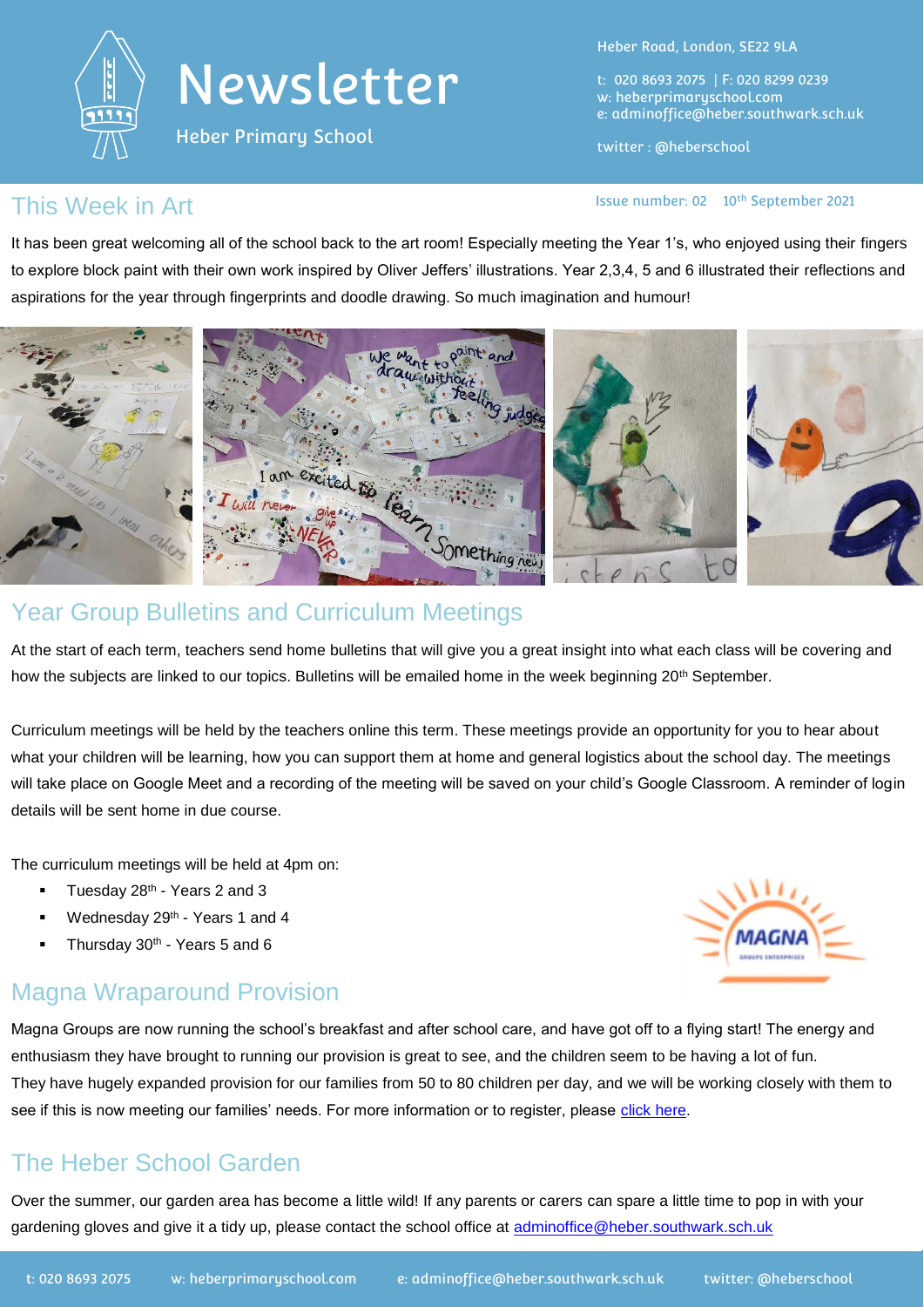

Heber Primary School

Heber Road, London, SE22 9LA

t: 020 8693 2075 | F: 020 8299 0239 w: heberprimaryschool.com e: [adminoffice@heber.southwark.sch.uk](mailto:adminoffice@heber.southwark.sch.uk)

twitter : @heberschool

#### Join our Parents & Friends AGM

The P&F would like to invite you to its annual AGM on Thursday, 23<sup>rd</sup> September, at 8 pm in the Lordship Pub. Find out more about last year's activity and how funds have been invested and what the school plans are for this year's fundraising. Moreover, the current P&F committee decided to stand down at the start of this Autumn term. A new committee will be voted in at the AGM and these are the roles that will need to be filled:

- Chair: liaises with the school leadership, runs committee meetings and oversees the organisation of events
- Secretary: prepare meeting agenda and minutes, ensure actions are executed and manage licensing requirements for events
- Communications secretary: manages communications to parents via website, social media, parent email, school newsletter and class reps
- Sponsorship secretary: work with local companies to sponsor fundraising events and activities, to minimise costs
- Treasurer: manage the charity's finances, including Gift Aid claims, pay expenses and prepare accounts for the AGM and the Charities Commission

Our P&F is about much more than simply fundraising. The P&F exists to provide closer links between home and school, and it is an excellent way to bring staff, parents and friends together socially in support of the school.

If you would like to take part in the P&F or are interested in our activity, then please join our AGM at The Lordship Pub, 211 Lordship Lane, on 23rd September at 8pm.

#### Heber Road Street Closure

All parents and carers will be aware that the section of Heber Road outside the school is closed at drop-off and collection times. This has had a very positive impact for our community, making drop-off and collection times safer and more enjoyable for our families. However, the scheme depends on us having enough parent volunteers to manage the barriers as the school doesn't have the staffing to handle this.

Thank you to all the parents and carers who are already helping us. If you can offer 20 minutes, even just one day a week, at dropoff or collection time to manage a barrier, please contact [jchild@heber.southwark.sch.uk](mailto:jchild@heber.southwark.sch.uk). We are short of volunteers with immediate effect so please get in touch if you can help.

Please remember to let us know if you are booked to manage a barrier but can't make it, so we can arrange for a reserve volunteer to help.

### Enrichment Clubs

We are giving the new Magna wraparound service time to bed in at Heber before introducing an additional programme of enrichment clubs, as we are now accommodating a much higher number of children and want to make sure this is running effectively and safely. Space in school is limited, so we will be working to get the right balance between our after school provision and our enrichment clubs. We will confirm a start date for clubs soon, but this is likely to be towards the end of September / early October.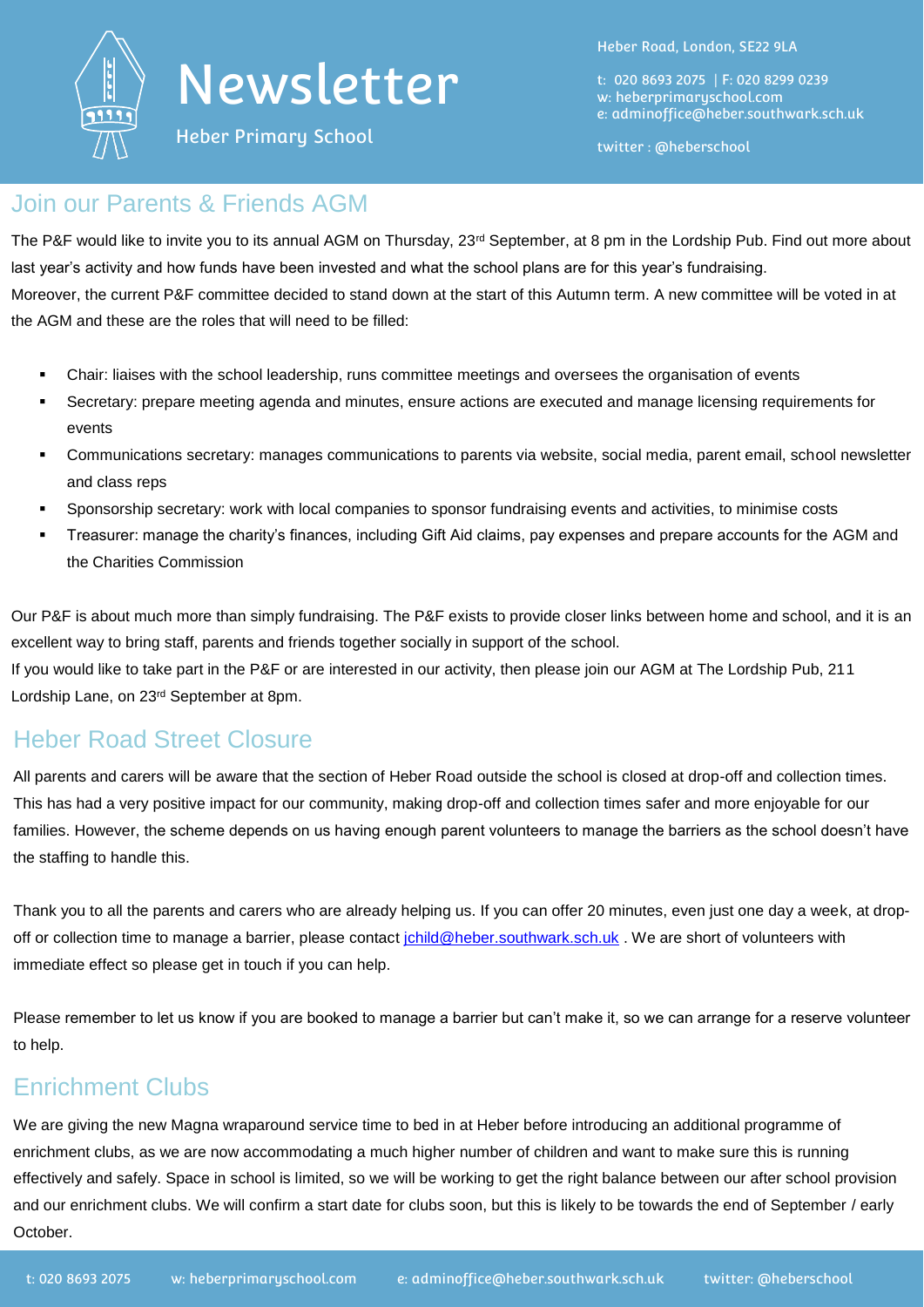

Heber Primary School

Heber Road, London, SE22 9LA

t: 020 8693 2075 | F: 020 8299 0239 w: heberprimaryschool.com e: [adminoffice@heber.southwark.sch.uk](mailto:adminoffice@heber.southwark.sch.uk)

twitter : @heberschool

#### Keeping Children Safe Online

At the start of this new school year we would like to remind parents that at Heber we say 'no' to children accessing age restricted apps. As we will discuss in our Digital Citizenship lessons throughout the year, apps, websites, games and other media are given age restrictions for a reason. It is our top priority to keep children safe and this includes online. We strongly recommend that you implement parental restrictions on your children's devices and that you have regular discussions with your children about what they are doing online.

The following images show the age restrictions for various apps. If your child is under 13 they should not legally be accessing any of these apps. If you would like any help or advice with keeping your child safe online, please don't hesitate to get in touch. Additionally, the [Safer Internet Centre](https://www.saferinternet.org.uk/advice-centre/parents-and-carers) offers advice for parents in keeping their children safe online.

| 16 year olds and upwards            |                 |          |              |         |
|-------------------------------------|-----------------|----------|--------------|---------|
|                                     | in              |          | flickr       | vimeo   |
| WhatsApp                            | LinkedIn        |          | Flickr       | Vimeo   |
| <b>111</b> myspace                  |                 |          |              |         |
| MySpace                             | Periscope       |          |              |         |
| Not suitable for under 18 year olds |                 |          |              |         |
| Clubhouse                           |                 |          |              |         |
|                                     |                 |          |              |         |
| Clubhouse                           | Omegle          |          | Monkey       | Meet Me |
|                                     | <b>TAGGED</b>   |          | <b>YOLO</b>  |         |
| Live.me                             | Tagged          |          | YOLO         |         |
| 13 year olds and upwards            |                 |          |              |         |
|                                     | O               |          |              |         |
| TikTok                              | Instagram       | Facebook | Snapchat     | Twitter |
| <b>EX</b> YouTube                   | Houseparty      | kık-     | Gebo         | younow  |
| YouTube                             | Houseparty      | KiK      | Bebo         | YouNow  |
| HREED                               | <b>B</b> reddit | tumblr.  |              |         |
| Habbo                               | Reddit          | Tumblr   | Yubo         | Whisper |
| $\bullet$ .                         | $\mathbf{H}$    |          | <b>askfm</b> |         |
| Discord                             | Twitch          | Omegle   | AskFm        |         |

### Stars of the Week

Congratulations to the following children who were chosen as the Star of the Week this week in our Merit Assembly: Reception – Medina (RC) and Thomas (RP) Year 1 – Aadam (1DT) and Ollie (1H) Year 2 – Kayden (2JP) and Max (2S) Year 3 – Louis (3KE) and Ruby (3N) Year 4 – Kaspar (4C) and Swizz (4N) Year 5 – Kevin (5K) and Byon (5W) Year  $6 -$  Max (6A) and Joe (6F)

### Punctuality and Attendance

Please make sure that your children arrive at school on time for the start of the day. Our timetables are very full and every minute of the school day is important. Punctuality and attendance are key to the success of your child's education, and good routines contribute significantly towards preparing your child for his or her future. Children who arrive late at school often;

- miss vital parts of the lesson, information and news
- disrupt the class when the lesson is underway
- find it embarrassing entering a class, once the lesson has started.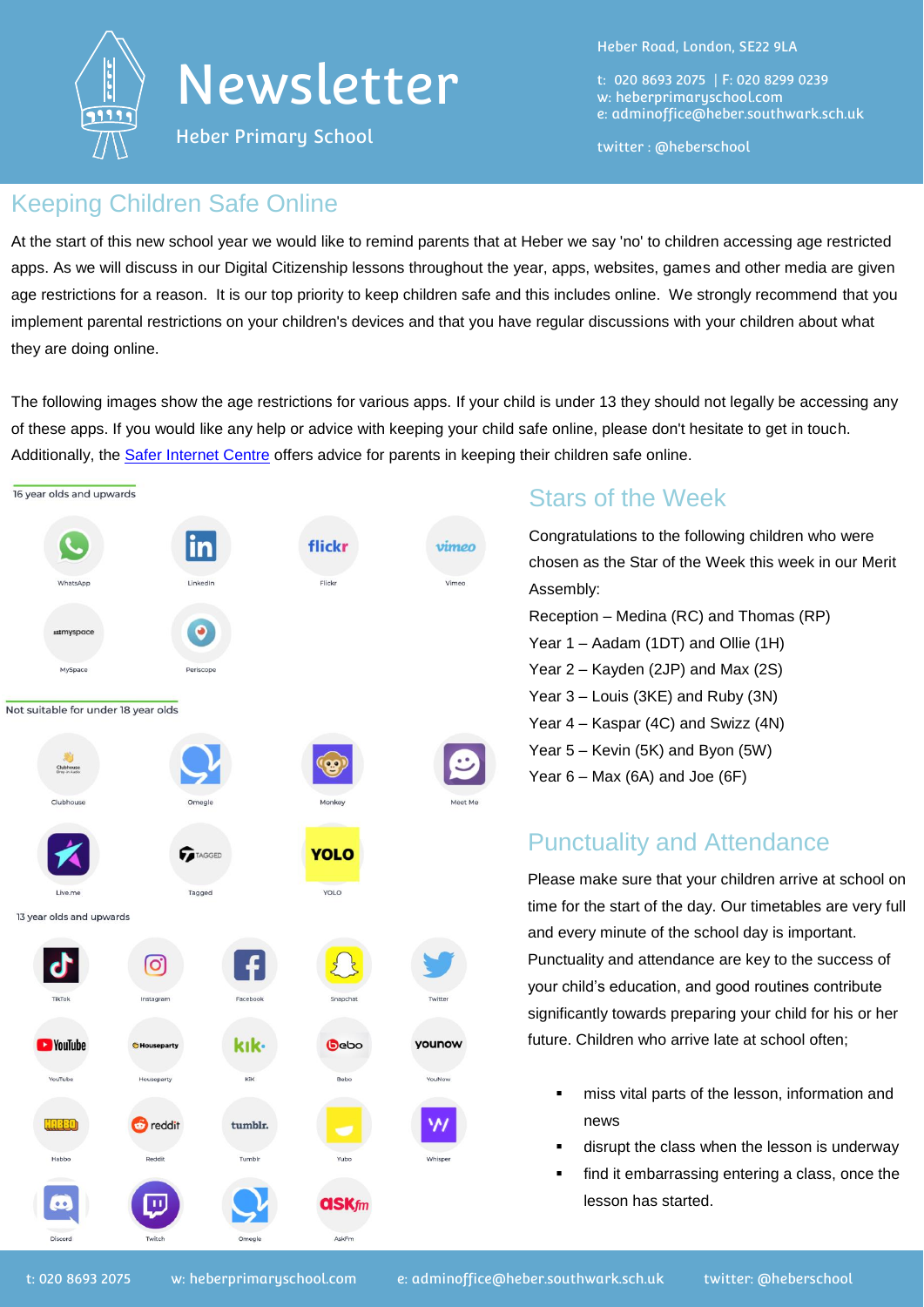

Heber Primary School

Heber Road, London, SE22 9LA

t: 020 8693 2075 | F: 020 8299 0239 w: heberprimaryschool.com e: [adminoffice@heber.southwark.sch.uk](mailto:adminoffice@heber.southwark.sch.uk)

twitter : @heberschool

#### Personalised School Uniforms Labels

Stikins Labels are high-quality, permanent labels with your child's name. You can stick them on clothes, hats, shoes, water bottles, and more. No need to sew or iron. You can order at [www.stikins.co.uk](http://www.stikins.co.uk/) using the Heber voucher code 9323 so that we will receive 30% commission.

### New Caterers and New Menu!

We are very pleased to announce that Caterlink has taken over our school meals service. The menu for the autumn term is below, and is also available on the school website via [this link.](https://www.heberprimaryschool.com/parents/school-meals/) You can also read more about Caterlink's commitment to plastic reduction, fresh locally sourced food cooked from scratch, and reduced sugar desserts. They have faced some challenges at the start of term, as supply chain issues affecting deliveries mean that they are still waiting for their new equipment, but once they are fully up and running, we will be writing to parents again to confirm details of taster sessions and a full marketing launch of their service. In the meantime, we are enjoying their new recipes and hope that your children are too. We will be continuing to encourage children to experience new tastes and try new dishes.

| caterlink<br>feeding the imagination |                                               | <b>Monday</b>                                                                                                                                                 | <b>Tuesday</b>                                                                                                                            | <b>Heber Autumn Menu 2021</b><br>Wednesday                                                                                                                                         | <b>Thursday</b>                                                                                                                                                                             | <b>Friday</b>                                                                                                                                                                    | Added<br><b>Plant Power</b><br>Vegan                                                                                                                                                                                                                                        |
|--------------------------------------|-----------------------------------------------|---------------------------------------------------------------------------------------------------------------------------------------------------------------|-------------------------------------------------------------------------------------------------------------------------------------------|------------------------------------------------------------------------------------------------------------------------------------------------------------------------------------|---------------------------------------------------------------------------------------------------------------------------------------------------------------------------------------------|----------------------------------------------------------------------------------------------------------------------------------------------------------------------------------|-----------------------------------------------------------------------------------------------------------------------------------------------------------------------------------------------------------------------------------------------------------------------------|
| <b>Week One</b>                      | Option 1<br>Option 2<br>Vegetables<br>Dessert | Vegetable and Bean<br>Fajitas with 50/50 Rice<br><b>Macaroni Cheese</b><br>Green Beans<br>Carrots<br>Oaty Cookie                                              | Spaghetti Bolognaise<br><b>Vegetarian Sausage</b><br>Hot Dog with Potato<br>Wedges<br>Coleslaw<br>Sweetcom<br>Mandarin Jelly              | Roast Chicken with<br>Stuffing, Roast<br>Potatoes and Gravy<br>Vegetable Wellington<br>with Roast Potatoes<br>and Gravy<br>Cauliflower<br>Broccoli<br>Fruit and Yoghurt<br>Station | <b>Beef Lasagne with</b><br><b>Garlic Bread</b><br>Tomato and Lentil Pasta<br>with Garlic Bread<br><b>Roasted Mixed</b><br>Vegetables<br><b>Sticky Toffee Apple</b><br>Crumble with Custard | <b>Beef Burger with Potato</b><br>Wedges<br>Homity Pie with Chips<br><b>Baked Beans</b><br>Garden Peas<br>Apple, Cheese and<br><b>Biscuits</b>                                   | Wholemeal<br><b>Available</b><br>Daily:<br>- Freshly<br>cooked<br>jacket<br>potatoes<br>with a<br>choice of<br>fillings (where                                                                                                                                              |
| <b>Week Two</b>                      | Option 1<br>Option 2<br>Vegetables<br>Dessert | Chicken Chow Mein<br>Vegetable Tagine with<br>Couscous<br><b>Green Beans</b><br>Cauliflower<br>Pear Crumble with<br>Custard                                   | Macaroni Beef Pasta<br>Bake<br><b>Roasted Cauliflower</b><br>Curry with Rice<br>Peppers<br>Garden Peas<br>Chocolate Shortbread            | Roast Turkey with Roast<br>Potatoes and Gravy<br>Roasted Quorn with<br><b>Roast Potatoes and</b><br>Gravy<br>Cabbage<br>Carrots<br>Fruit and Yoghurt<br>Station                    | Mediterranean Chicken<br><b>Stew with Rice</b><br>Vegetarian Lasagne<br>Sweetcorn<br>Broccoli<br><b>Pinwheel Cookie</b>                                                                     | <b>MSC Breaded</b><br>Fishfingers /Salmo<br>fishfingers with Chips<br>and Tomato Sauce<br>Mexican Bean Roll with<br>Chips<br><b>Baked Beans</b><br>Garden Peas<br>Apple Flapjack | advertised)<br>- Bread<br>freshly baked<br>on site daily<br>- Daily salad<br>selection<br><b>COMMONSTRATE</b><br><b>ALLERGY</b><br><b>INFORMATION: IF</b><br>your child has<br>an alergy or<br>intolerance<br>please ask a                                                  |
| Week<br><b>Three</b>                 | Option 1<br>Option 2<br>Vegetables<br>Dessert | Vegetarian Tortilla<br>Stack with Rice<br>Meatballs in Tomato<br>Sauce with Rice<br>Broccoli<br>Sweetcorn<br><b>Rice Pudding with</b><br><b>Mixed Berries</b> | Sausage Roll with<br>Wedges<br>Shepherdess Pie with<br>Gravy<br><b>Garden Peas</b><br>Carrots<br>Chocolate Sponge<br>with Chocolate Sauce | <b>Roast Beef with Roast</b><br>Potatoes and Gravy<br>Mixed Vegetable Loaf<br>with Roast Potatoes<br>and Gravy<br>Carrot and Swede<br>Mash<br>Fruit and Yoghurt<br>Station         | Chicken, Lentil and<br>Gravy Pie with<br><b>Mashed Potatoes</b><br>Wholemeal Vegetable<br>Pasta Bake<br>Green Beans<br>Cauliflower<br><b>Eves Pudding and</b><br>Custard                    | Cheese and Tomato<br>Pizza with New Potatoes<br><b>BBQ Quorn with Chips:</b><br><b>Baked Beans</b><br><b>Garden Peas</b><br>Ice Cream                                            | member of the<br>catering team<br>for information.<br>If your child has<br>a school lunch<br>and has a food<br>allergy or<br>infolerance you<br>will be asked to<br>complete a<br>form to ensure<br>we have the<br>necessary<br>information to:<br>cater for your<br>child. |